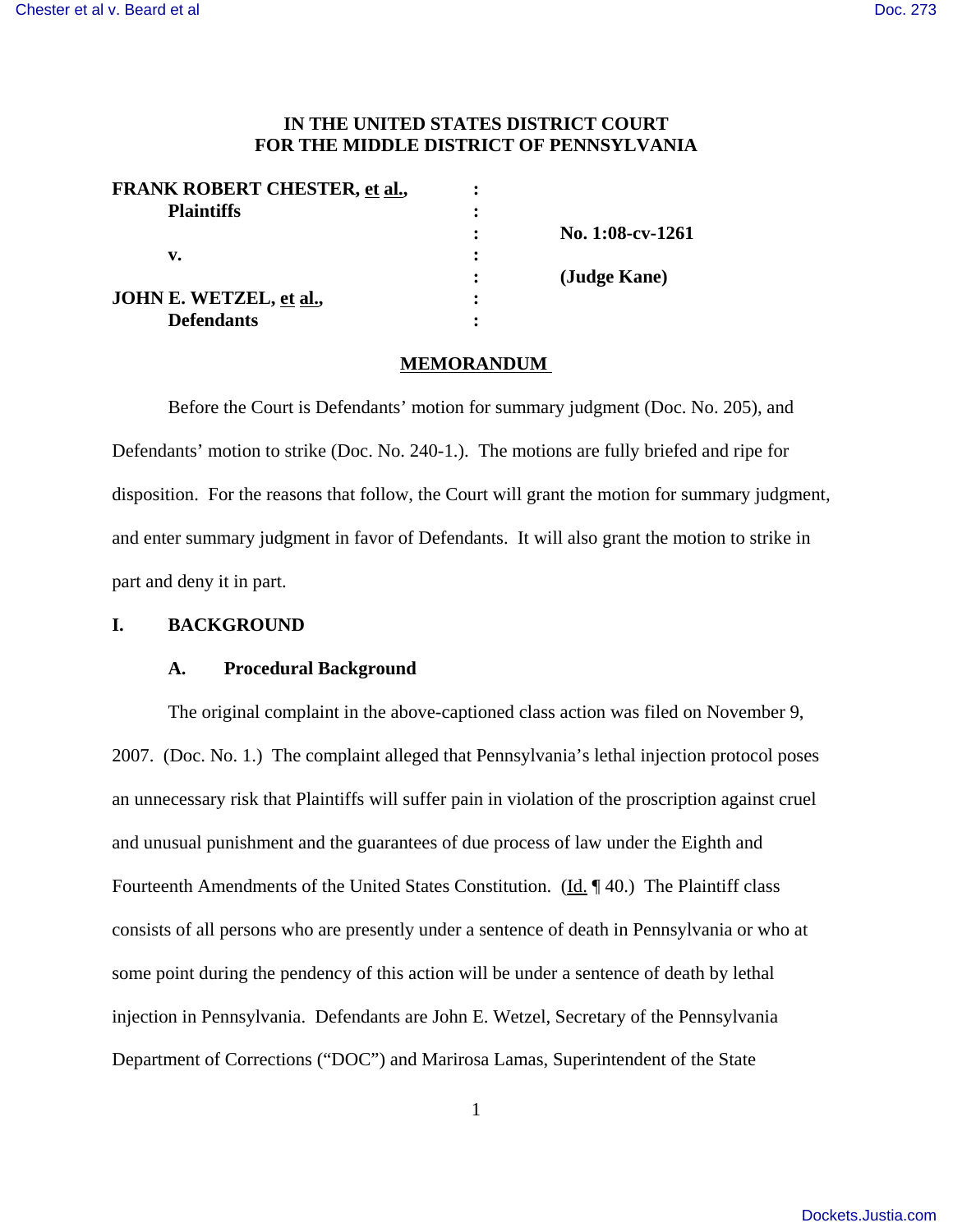Correctional Institute at Rockview, both of whom were automatically substituted for former Secretary of the DOC Jeffrey A. Beard, and former Superintendent Franklin J. Tennis. (Doc. No. 206 ¶ 2.)

The full procedural history of this case through late 2012 is set forth in the Court's memorandum order, filed November 6, 2012, denying class Plaintiff Hubert Michael's motion for a stay of execution, and the Court will not recount it here. (See Doc. No. 186.) Following discovery, Defendants filed a motion for summary judgment on May 24, 2013. (Doc. No. 205.) Briefing on the summary judgment motion was initially completed on September 5, 2013.

On November 18, 2013, with disposition of the motion pending, Plaintiffs filed a motion to supplement and develop the record on summary judgment. (Doc. No. 226-2). They asked the Court to re-open discovery for the limited purpose of uncovering further information regarding the laboratory that analyzed the drugs to be used in conjunction with the scheduled execution of Mr. Michael. (Id.) The Court granted the motion and gave Plaintiffs a period of time in which to conduct limited discovery, and further granted each party the opportunity to file supplemental briefing. On June 5, 2014, once Plaintiffs filed their supplemental discovery and the parties filed their respective supplemental briefs, Defendants filed a motion to strike three documents the Plaintiffs sought to introduce into the record. That motion is also before the Court.<sup>1</sup>

<sup>&</sup>lt;sup>1</sup> On September 11, 2014, a motion to intervene was filed by the Guardian News  $\&$ Media LLC, the Philadelphia Inquirer, the Pittsburgh Post-Gazette, and the Philadelphia City Paper. (Doc. No. 251.) They sought to intervene for the sole purpose of challenging confidentiality orders that had previously been entered in this case. On November 13, the Court granted the motion, and ordered that the Intervenors motion to unseal be added to the docket. (See Doc. Nos. 263, 264.) Full briefing on their motion to unseal is still pending.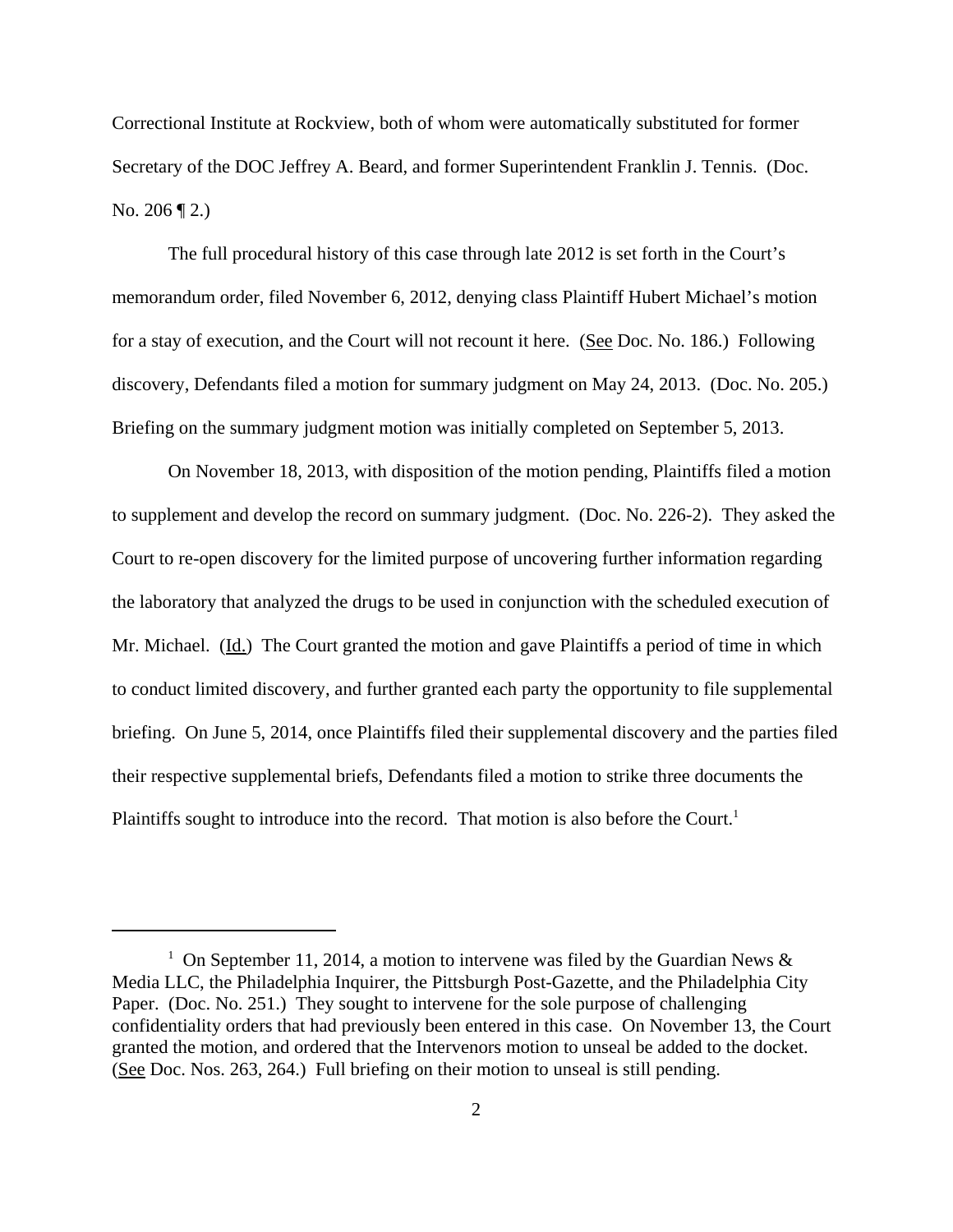# **B. Material Facts<sup>2</sup>**

#### **1. The execution process**

At issue are Pennsylvania's procedures for lethal injection, set forth principally in Capital Case Administration Policy Number 6.5.8.<sup>3</sup> (Doc. No. 206  $\P$  3.) The protocol requires that all members of the lethal injection team "must be trained heath care professionals who have completed intravenous therapy training and are experienced in performing venipuncture." (Id. ¶ 16.) There are currently three members of the lethal injection team, all of whom meet these requirements. (Id. 17.) The lethal injection procedure is rehearsed at least three times per year, with additional rehearsals whenever an execution is imminent. (Id.  $\P$ [18-19.)

The protocol calls for the injection of three drugs in order to effectuate execution of the prisoner. (Doc. No. 206 ¶ 4.) The first drug injected into the prisoner will be either 5,000 mg of pentobarbital or 3 gm sodium thiopental. (Id. ¶ 5.) Half of this first drug will be injected into the left arm, and the other half will be injected into the right arm. (Id.) Once the first drug is administered, the left IV line will be flushed with saline.<sup>4</sup> (Id.  $\oint$  6.)

Once the first drug is administered, regardless of whether an electroencephalograph (EEG) is used to monitor consciousness, steps are taken in order to confirm that the prisoner is unconscious. (Doc. No. 206 ¶¶ 7-8.) The prisoner's name is called in a loud voice and the prisoner is observed for any reaction.  $(\underline{Id}, \P \ 9)$ . Moreover, the procedure calls for tactile

<sup>&</sup>lt;sup>2</sup> These facts are undisputed, unless noted otherwise.

<sup>&</sup>lt;sup>3</sup> These current procedures were issued on August 27, 2012 and became effective the following day.

<sup>&</sup>lt;sup>4</sup> Plaintiffs note a discrepancy in the procedure regarding this saline flush: the protocol itself expressly calls for only a flush of the left IV, while an accompanying checklist calls for a flush of the IV in both arms. (Doc. No. 219  $\P$  17.)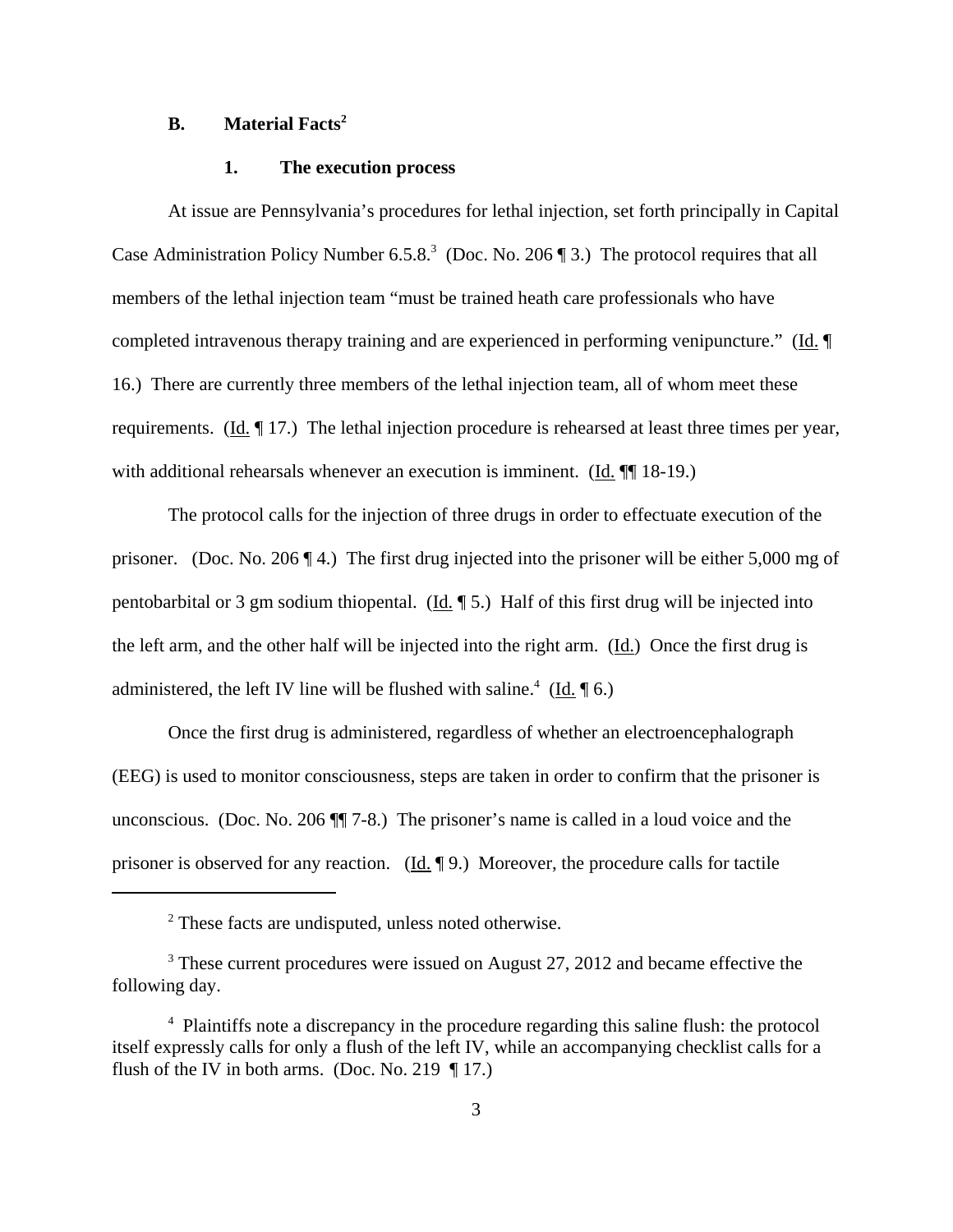stimulation, such as brushing the prisoner's eyelashes and shaking his shoulders to test his or her responsiveness. (Id.) Both a lethal injection team member and a Department of Corrections supervisory employee must monitor the prisoner's consciousness, and both must agree that the prisoner is unconscious before the second drug can be administered. (Id. ¶¶ 10-11.) If they do not agree that the inmate is unconscious, an equal amount of the first drug is re-administered.  $(\underline{Id.} \P 12.)$ 

Next, the second drug, pancuronium bromide, is injected by IV into the left arm in two 50 mg doses, and the IV is flushed with saline. (Doc. No. 206 ¶ 13.) Finally, the third drug, potassium chloride, is injected into the prisoner's left arm in two 50 meq doses, at which time the lethal injection team will monitor for asystole, the absence of any electrical activity in the prisoner's heart. (Id. ¶ 14.) If asystole is not found within two minutes of injection of the second dose, two addition 50 meq doses will be injected into the prisoner's left arm. (Id.  $\parallel$  15.)

#### **2. Source of the drugs**

The protocol provides that when the DOC is unable to obtain the drugs necessary to carry out an execution from pharmaceutical factories, it will arrange to get them from compounding pharmacies. (Doc. No. 206 ¶ 20.) According to the DOC, it requires that the source of the compounded drugs possess all necessary licenses and meet any other criteria required in the jurisdiction where it is located. (Id.  $\parallel$  22.) The DOC also maintains that it requires the source to provide copies to the DOC of all current, relevant licensing documents. (Id. ¶ 22.) Plaintiffs insist that whether this licensing requirement exists at all is a dispute of material fact, inasmuch as the requirement is not present anywhere in the written protocol. (Doc. No. 219 ¶ 22.)

Moreover, the DOC states that it requires that drugs obtained from any compounding

4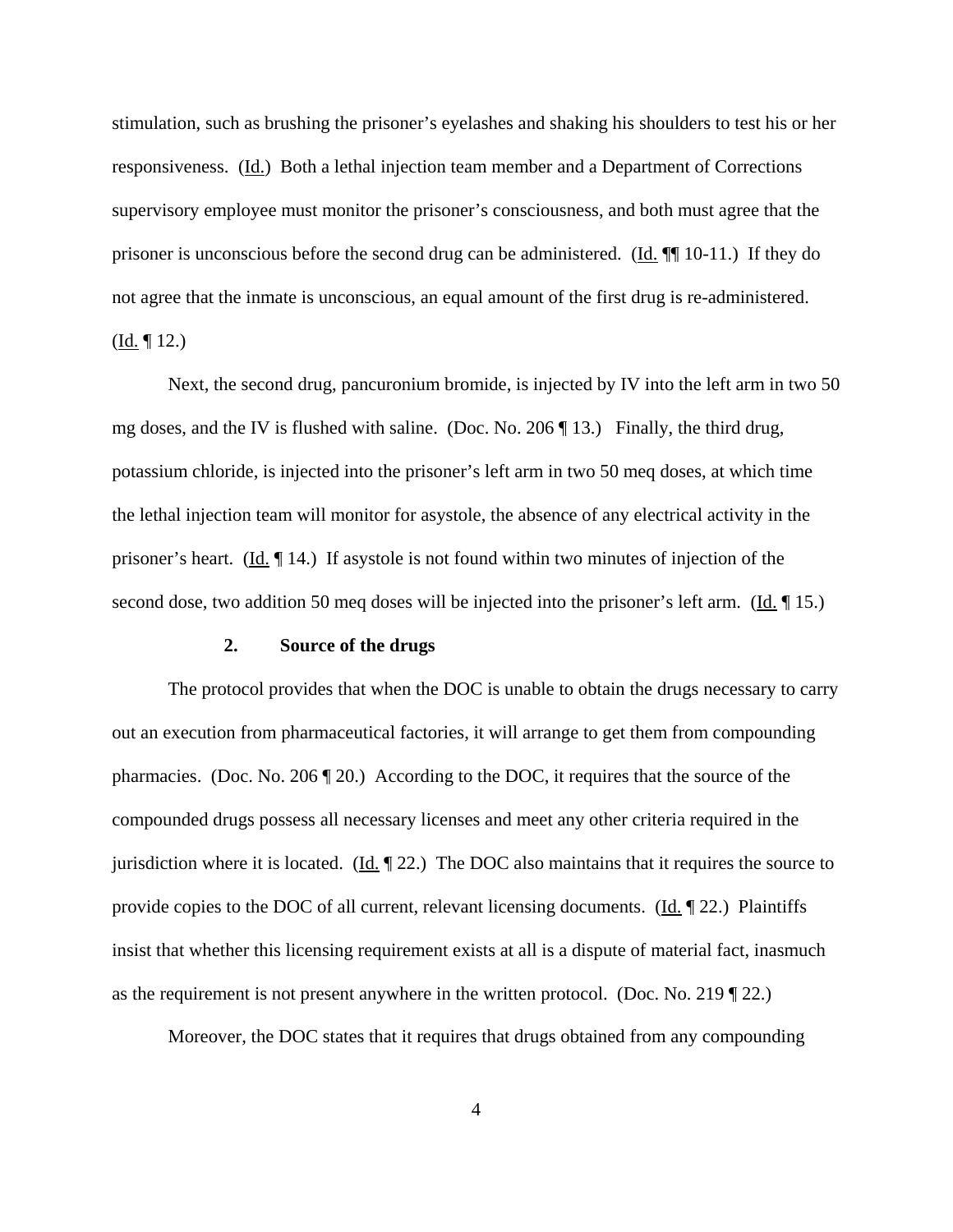vendor to be independently analyzed for composition, strength, and sterility prior to use. (Doc. No. 206 ¶ 23.) Plaintiffs insist that whether such testing is in fact required is also a disputed fact, as it, too, is not part of the DOC's written protocol. (Doc. No. 219 ¶ 22.)

#### **II. LEGAL STANDARD**

Rule 56(a) of the Federal Rules of Civil Procedure provides that summary judgment is warranted "if the movant shows that there is no genuine dispute as to any material fact and the movant is entitled to judgment as a matter of law." Fed. R. Civ. P. 56(a). A factual dispute is material if it might affect the outcome of the suit under the applicable law, and it is genuine only if there is a sufficient evidentiary basis that would allow a reasonable fact finder to return a verdict for the non-moving party. Anderson v. Liberty Lobby, Inc., 477 U.S. 242, 248-49 (1986). At summary judgment, the inquiry is whether the evidence presents a sufficient disagreement to require submission to the jury or whether it is so one-sided that one party must prevail as a matter of law. Id. at 251-52. In making this determination, the Court must "consider all evidence in the light most favorable to the party opposing the motion." A.W. v. Jersey City Pub. Schs., 486 F.3d 791, 794 (3d Cir. 2007).

The moving party has the initial burden of identifying evidence that it believes shows an absence of a genuine issue of material fact. Conoshenti v. Pub. Serv. Elec. & Gas Co., 364 F.3d 135, 145-46 (3d Cir. 2004). Once the moving party has shown that there is an absence of evidence to support the non-moving party's claims, "the non-moving party must rebut the motion with facts in the record and cannot rest solely on assertions made in the pleadings, legal memoranda, or oral argument." Berckeley Inv. Grp. Ltd. v. Colkitt, 455 F.3d 195, 201 (3d Cir. 2006); accord Celotex Corp. v. Catrett, 477 U.S. 317, 324 (1986). If the non-moving party "fails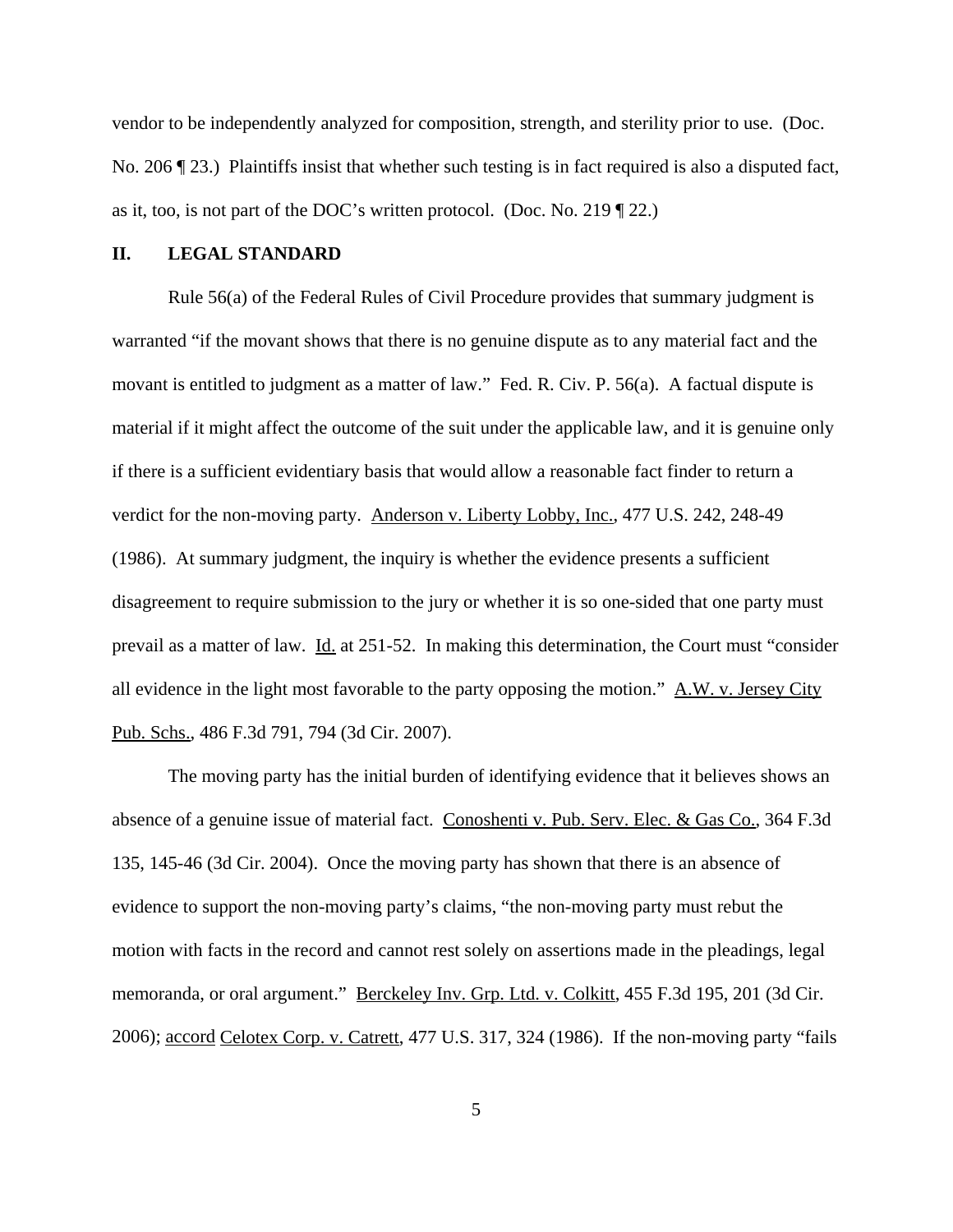to make a showing sufficient to establish the existence of an element essential to that party's case, and on which that party will bear the burden at trial," summary judgment is warranted. Celotex, 477 U.S. at 322. With respect to the sufficiency of the evidence that the non-moving party must provide, a court should grant summary judgment when the non-movant's evidence is merely colorable, conclusory, or speculative. Anderson, 477 U.S. at 249-50. There must be more than a scintilla of evidence supporting the non-moving party and more than some metaphysical doubt as to the material facts. Id. at 252; see also Matsushita Elec. Indus. Co. v. Zenith Radio Corp., 475 U.S. 574, 586 (1986). Further, a party may not defeat a motion for summary judgment with evidence that would not be admissible at trial. Pamintuan v. Nanticoke Mem'l Hosp., 192 F.3d 378, 387 (3d Cir. 1999).

#### **III. DISCUSSION**

The Court will first address Defendants' motion to strike. The Court will then address Defendants' motion for summary judgment on Plaintiffs' claim that Pennsylvania's execution protocol poses a risk of cruel and unusual punishment.

#### **A. Motion to strike**

Defendants move to strike three of the documents Plaintiffs submitted with their supplemental discovery: (1) the May 15, 2014 report of Dr. Andy Papas, (2) the May 15, 2014 Declaration of Dr. David Waisel, and (3) an article from the Washington Post.<sup>5</sup> (Doc. Nos. 240-1, 244.) First, Defendants assert that the reports of Papas and Waisel should be stricken as

<sup>&</sup>lt;sup>5</sup> Defendants argue that this Washington Post article, dated October 6, 2013, is inadmissible hearsay. Plaintiffs respond that they included the article "only for the purpose of providing background information," and that they therefore do not oppose that aspect of Defendants' motion. (Doc. No. 245 at 2 n.1.) Accordingly, the Court will strike the article.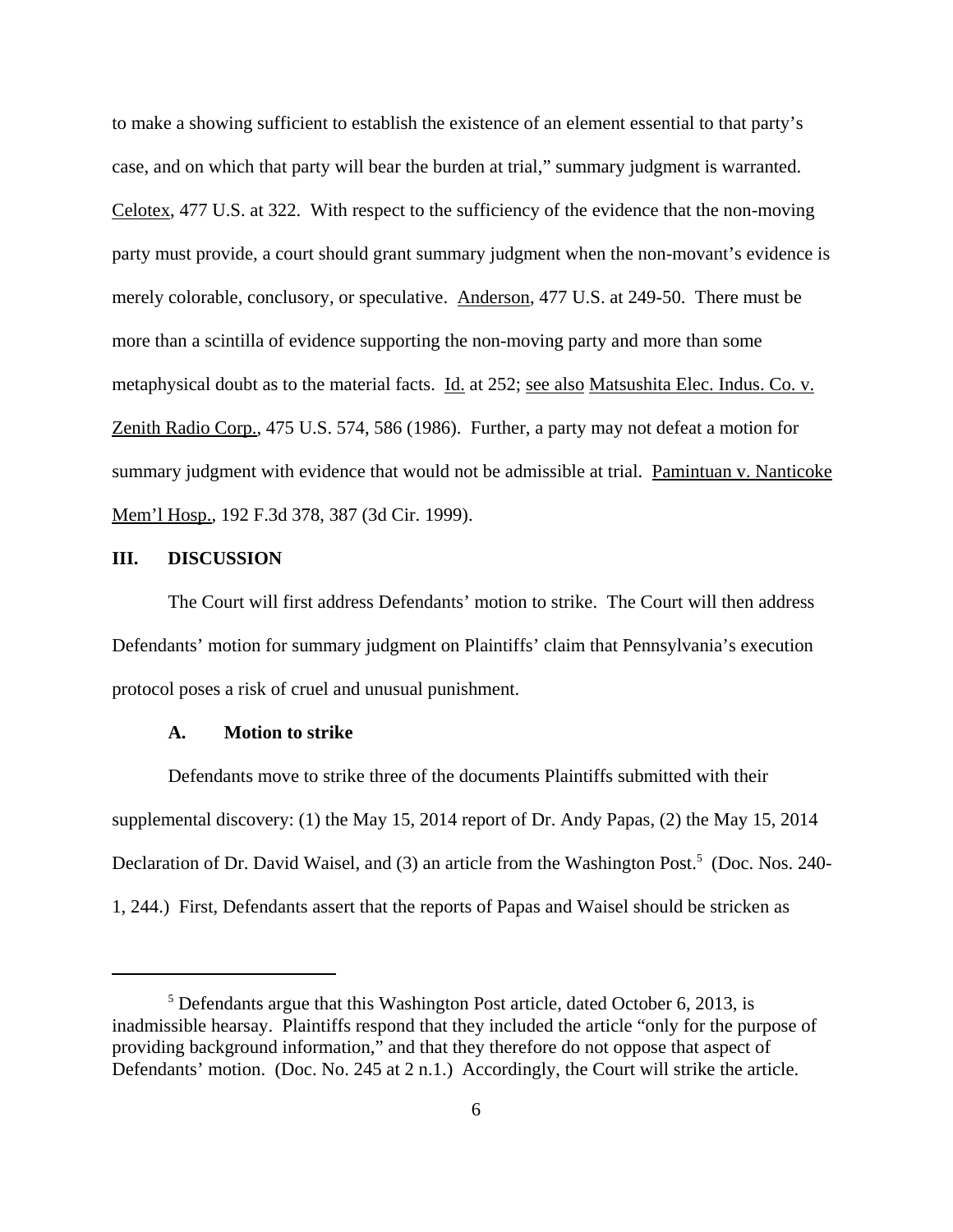untimely, as the Court's order gave the parties 45 days to conduct supplemental discovery, meaning that discovery was to be completed by April 24, 2014; both documents are dated May 15, 2014. (Doc. No. 244.) Plaintiffs contend, however, that it understood the Court's order to provide an initial 45 days of discovery, in addition to a limited opportunity to supplement the record with its own expert reports concerning evidence uncovered during the discovery process. (Doc. No. 245.) As stated by Plaintiffs, "Plaintiffs' right to supplement the record after completing the additional limited factual discovery allowed by the Court would be of little benefit to the Court if it did not include the right to provide expert opinion testimony based on such additional facts." (Id. at 8.)

The Court will not strike either document as untimely. The Court's order provided in part that:

- 1. Plaintiffs have 45 days from the date of this order in which to conduct limited supplemental discovery insofar as they seek more information on the FDA investigation referenced in their motion. General discovery regarding the testing laboratory will be denied as beyond the scope of the Court's order;
- 2. Plaintiffs may supplement the record with information regarding the FDA report.

(Doc. No. 234.) Both parties have different interpretations of the Court's order re-opening discovery, but the Court finds that Plaintiffs' interpretation of the Court's order was reasonable. As Plaintiffs point out, it follows that the substance of any proposed expert report would necessarily be based on facts uncovered during the 45 days of extended fact discovery. The Court further finds that, given that disposition of this motion has experienced a long delay in order to give the parties an opportunity to procure this exact information, to strike these supplements from the record now is an unduly harsh response to the parties' dispute over the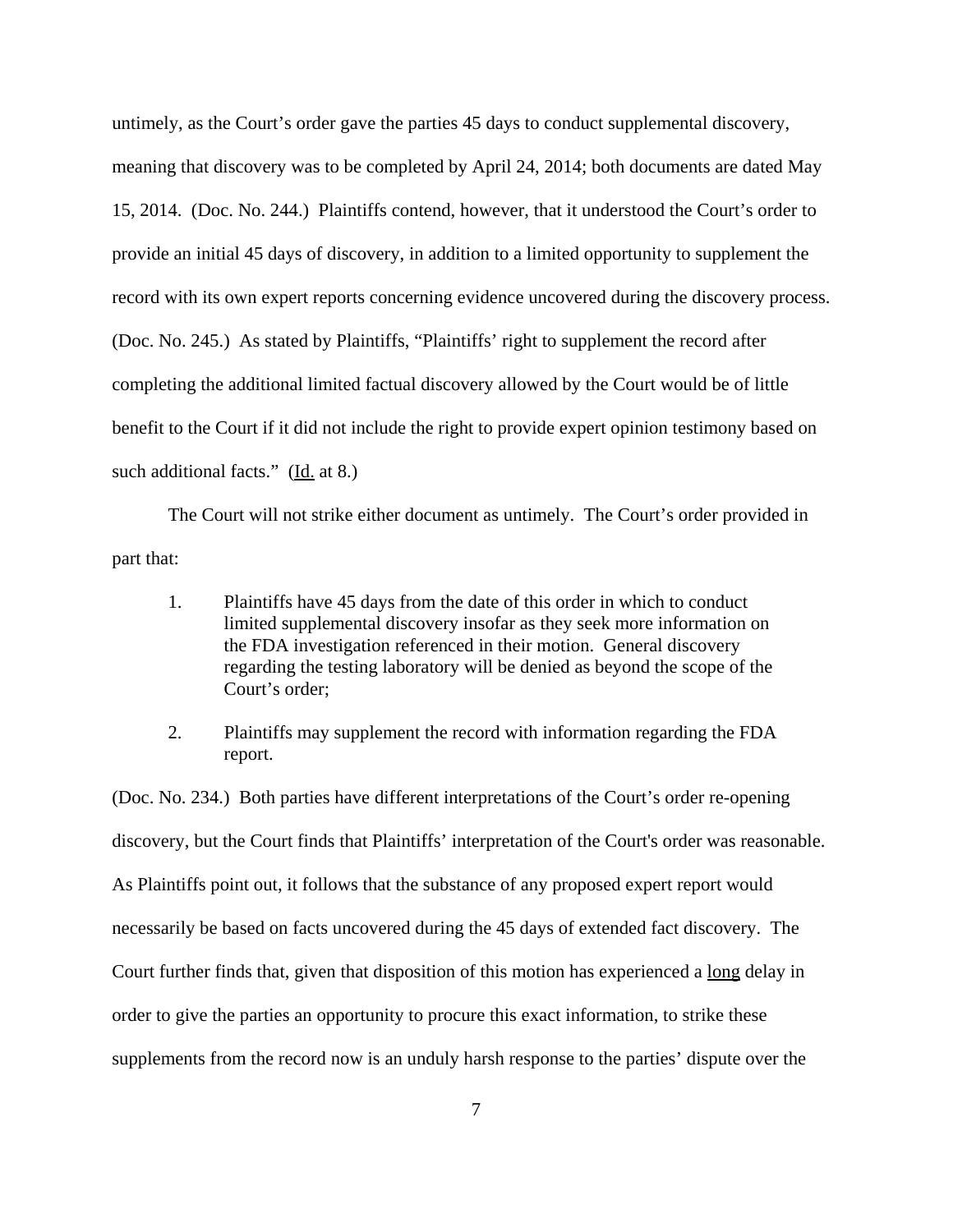proper interpretation of the Court's order. Defendants also argue that this Court's prior orders set deadlines for the exchange of expert reports (Doc. Nos. 58, 62), deadlines that have long since passed. (Doc. No. 247 at 3-4.) However, any such deadlines were effectively vacated by the Court's order allowing the parties to conduct additional discovery.

Defendants alternatively posit that the expert report of Dr. Papas should be stricken on the grounds that Plaintiffs failed to disclose his identity as required by Rule 26 of the Federal Rules of Civil Procedure. (Doc. No. 244 at 4-5.) Whether to exclude evidence in violation of Rule 26 is a matter within the Court's discretion. See Newman v. GHS Osteopathic, Inc., Parkview Hosp. Div., 60 F.3d 153, 156 (3d Cir. 1995). However, the Court will not strike his report on these grounds. Although Plaintiffs give no explanation or justification for their failure to identify Dr. Papas to Defendants, it does not appear to the Court that Plaintiffs are actually in violation of any provision the Federal Rules of Civil Procedure, such as Rule 26(e)(2), setting forth the duty of parties to supplement expert reports "in a timely manner," (i.e., no later than thirty days before trial<sup>6</sup>) or  $26(a)(2)(D)$  which provides that must disclose expert witness "at least 90 days before the date set for trial." Fed. R. Civ. P. 26(e)(2). Here, there is no trial date scheduled. Although the Court is cognizant of the unusual sequence of events, and given that it does not appear that Plaintiffs have violated any applicable rules of civil procedure, the Court finds that the equities do not require that this Court strike Dr Papas' report. Indeed, if Defendants wished to file their own expert reports in response to Dr. Papas', they could have simply petitioned the Court to allow them to do so. However, they did not ask the Court for an

 $6 \text{ See }$  Fed. R. Civ. P. 26(a)(3)(B), 26(e)(2).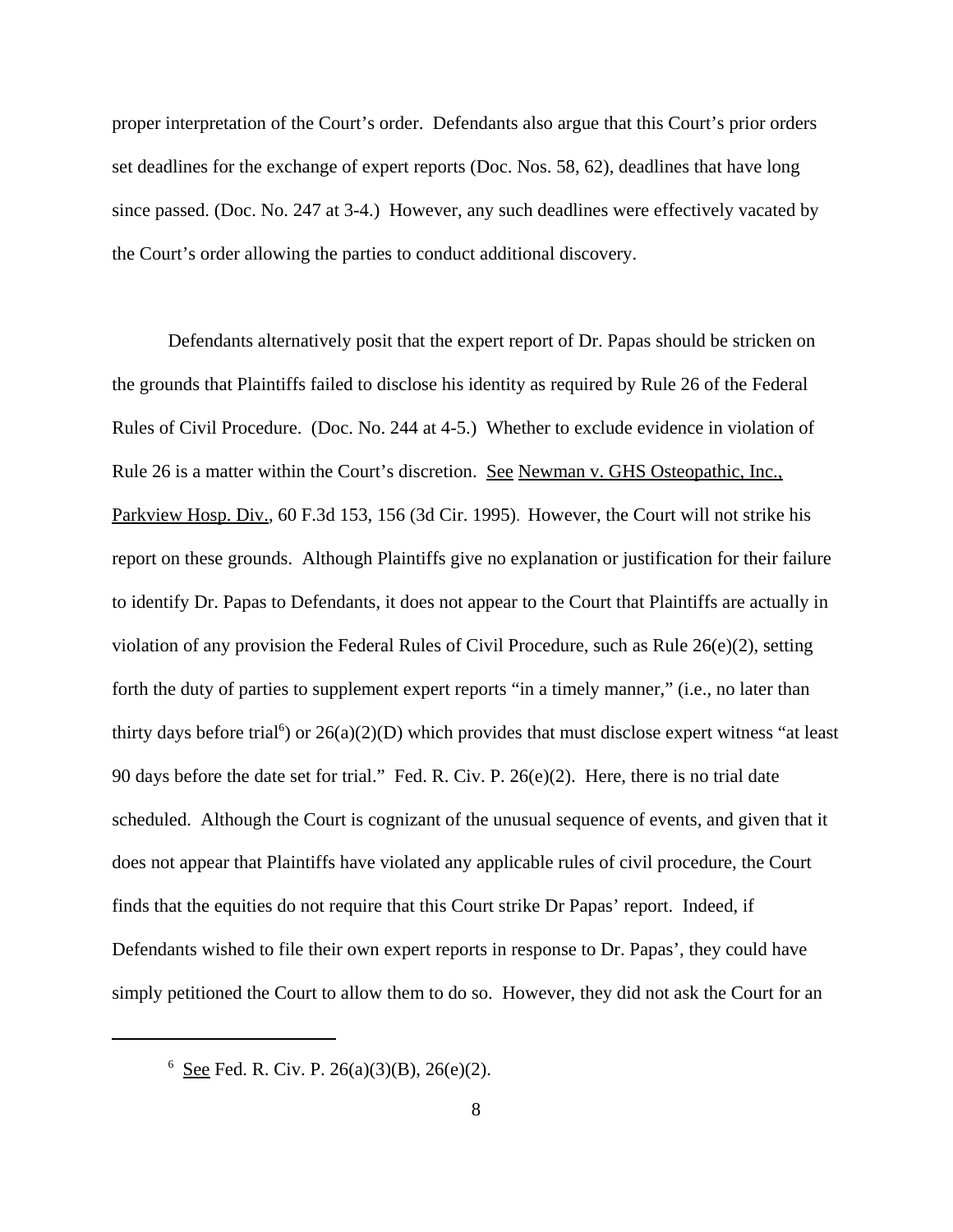opportunity to respond, they instead asked the Court to strike Plaintiffs' submissions in their entirety. The Court finds this is not justified under the circumstances. Therefore, the Court will deny the motion to strike the reports of Drs. Papas and Waisel.<sup>7</sup>

#### **B. Motion for summary judgment**

In moving for summary judgment, Defendants contend that the undisputed record indicates that Pennsylvania's practice of using compounded drugs does not pose an unconstitutional risk of harm. (Doc. No. 209 at 17.) Defendants additionally argue that Pennsylvania's lethal injection protocol is substantially similar to the protocol in Baze v. Rees, 553 U.S. 35 (2008), and, therefore, is constitutional on its face. (Id.) Plaintiffs counter that the protocol in Baze did not use compounded drugs, and therefore Pennsylvania's protocol is not substantially similar. (Doc. No. 218 at 15.) Plaintiffs further assert that there are disputed issues of material fact regarding Pennsylvania's use of compounded drugs and, as such, summary judgment is inappropriate.  $(\underline{Id}$  at 15; Doc. No. 238-2.)

# **1. Standard for method-of-execution challenges**

As the parties recognize, the United States' Supreme Court's decision in Baze and the United States Court of Appeals for the Third Circuit's opinion in Jackson v. Danberg, 594 F.3d 210 (3d Cir. 2010), are the Court's guideposts for an Eighth Amendment method-of-execution challenge such as this one. In Baze, the United States Supreme Court was confronted with the constitutionality of Kentucky's three-drug lethal injection protocol. Kentucky's protocol called

 $7$  Most importantly, the Court has thoroughly considered Plaintiffs' supplemental arguments, and concludes, as will be discussed infra, that both expert reports concerning the testing laboratory are immaterial to its resolution of the summary judgment motion. Defendants therefore are not prejudiced by the inclusion of these documents in the record.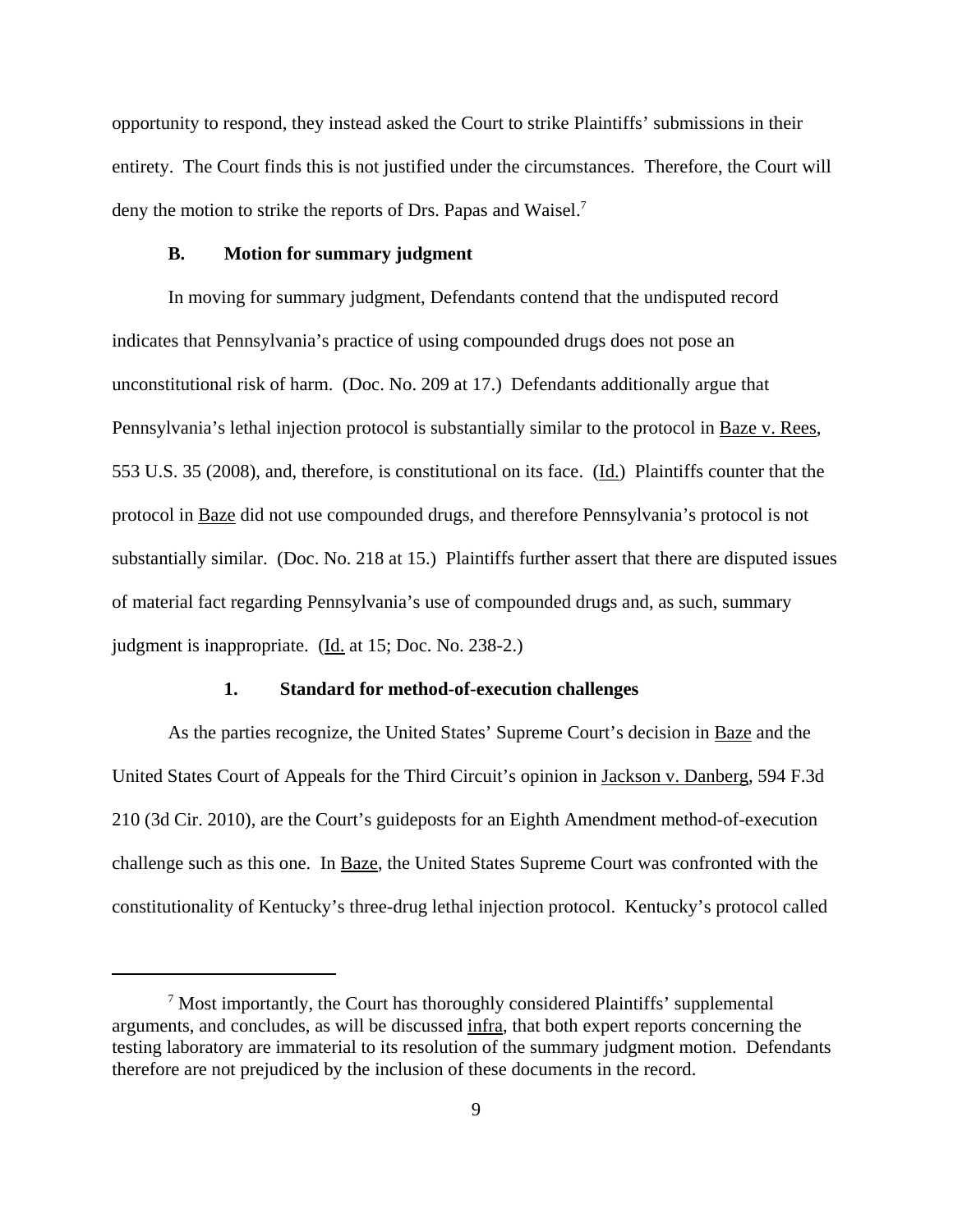for an injection of sodium thiopental, followed by pancuronium bromide, and finally potassium chloride, much like in Pennsylvania. Baze, 553 U.S. at 45. Plaintiffs' argument in Baze rested largely on concerns that, if the first drug was not properly administered the prisoner would remain conscious and, therefore, would be exposed to suffocation and pain during the subsequent injections. Id. at 49-50.

The Baze plurality upheld the constitutionality of Kentucky's protocol. As an initial matter, the plurality noted that it "has never invalidated a State's chosen procedure for carrying out a sentence of death as the infliction of cruel and unusual punishment." Id. at 48. The plurality also made clear that "[t]o establish that such exposure violates the Eighth Amendment, however, the conditions presenting the risk must be 'sure or very likely to cause serious illness and needless suffering,' and give rise to 'sufficiently imminent dangers.'" Id. at 49-50 (citing Helling v. McKinney, 509 U.S. 25, 33, 34–35 (1993)). There also "must be a 'substantial risk of serious harm,' an 'objectively intolerable risk of harm' that prevents prison officials from pleading that they were 'subjectively blameless for purposes of the Eighth Amendment.'" Id. (quoting Farmer v. Brennan, 511 U.S. 825, 842, 846, and n. 9 (1994)). Along those lines, "[s]imply because an execution method may result in pain, either by accident or as an inescapable consequence of death, does not establish the sort of 'objectively intolerable risk of harm' that qualifies as cruel and unusual." Id. The Baze Court also rejected the plaintiffs' argument that the existence of safer alternative methods would lessen the risk of harm, noting that courts are not "boards of inquiry charged with determining 'best practices' for executions," and that a plaintiff "cannot successfully challenge a State's method of execution merely by showing a slightly or marginally safer alternative." Id. at 51.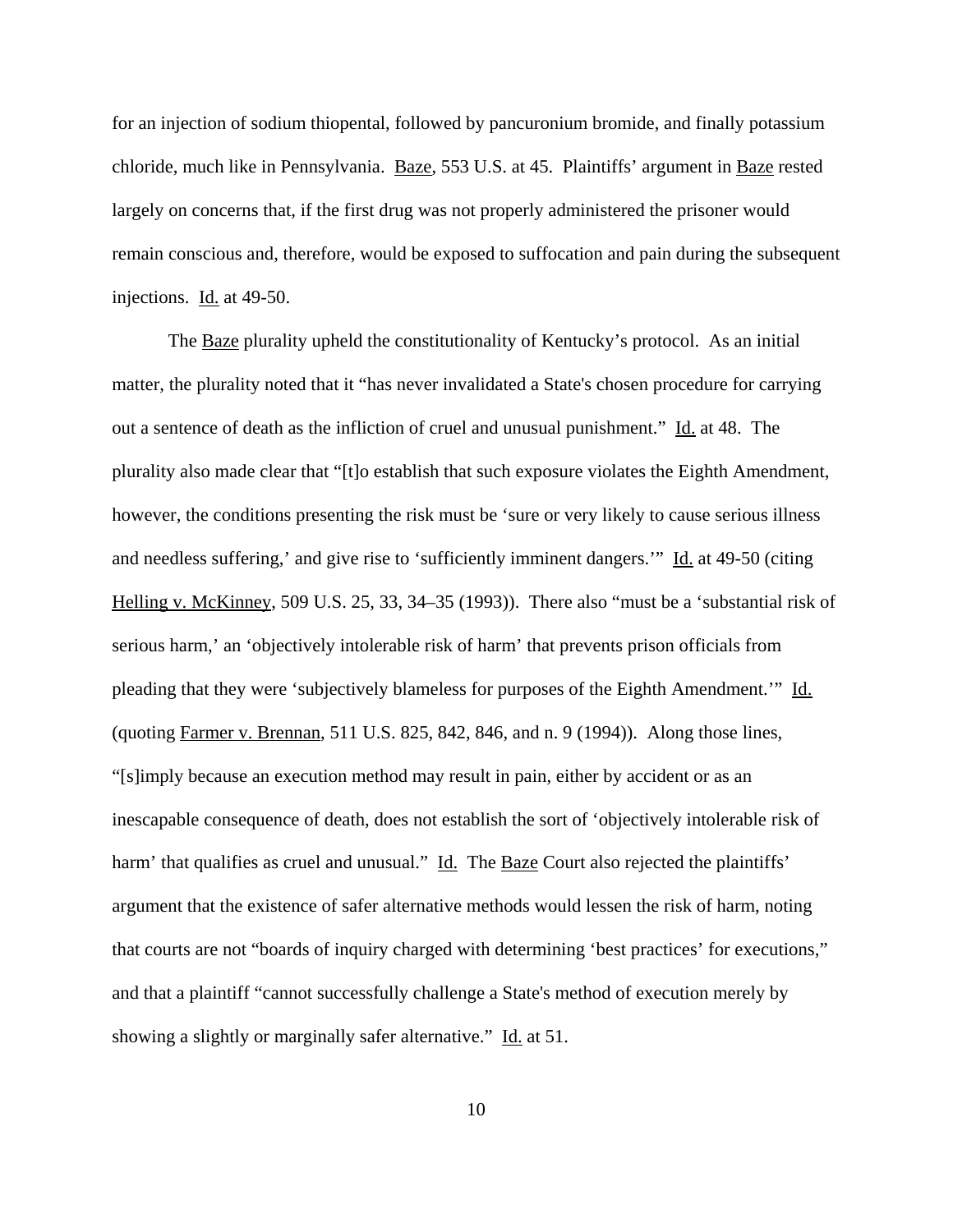In Jackson, the United States Court of Appeals for the Third Circuit addressed Delaware's lethal injection protocol, which included the three-drug protocol and was "in all material respects identical to the protocol the Supreme Court found constitutional in Baze."<sup>8</sup> Jackson, 594 F.3d at 223-224. In Jackson, the Third Circuit adopted the standard applied by the Baze plurality and affirmed the district court's grant of summary judgment to defendants. Id. The Third Circuit also emphasized that "the proper administration of [the first drug] is an indispensable link in the lethal injection chain for Eighth Amendment purposes, as it ensures that an inmate will not suffer under the effects of the second two drugs." Id. at 226. Jackson clearly set forth that "[t]o survive summary judgment under Baze*,* the Plaintiffs must point to record evidence from which a reasonable fact finder could infer that Delaware's protocol does not meet the standards governing the constitutionality of an execution protocol as articulated by Chief Justice Roberts in the plurality opinion." Id. at 223.

## **2. Pennsylvania's use of compounded drugs**

Plaintiffs assert that Pennsylvania's protocol is distinct from those found constitutional in Baze and Jackson on one crucial point: those cases involved the use of regulated, FDA approved drugs manufactured by pharmaceutical companies. (Doc. No. 218 at 20.) Pennsylvania's protocol, on the other hand, allows for the use of non-FDA approved compounded drugs. (Id. at 20.) Drug compounding is a process by which a pharmacy manufactures drug products pursuant to an individual prescription from raw ingredients.

<sup>&</sup>lt;sup>8</sup> Following Jackson, Delaware revised its procedure to allow the use of pentobarbital as the first drug rather than sodium thiopental. The plaintiffs challenged this revision, but the Third Circuit affirmed the district court's denial of plaintiffs' motion to stay, holding that the district court did not abuse its discretion in finding that pentobarbital is an effective anesthetic for use in the three-drug protocol. Jackson v. Danberg, 656 F.3d 157, 166 (3d Cir. 2011).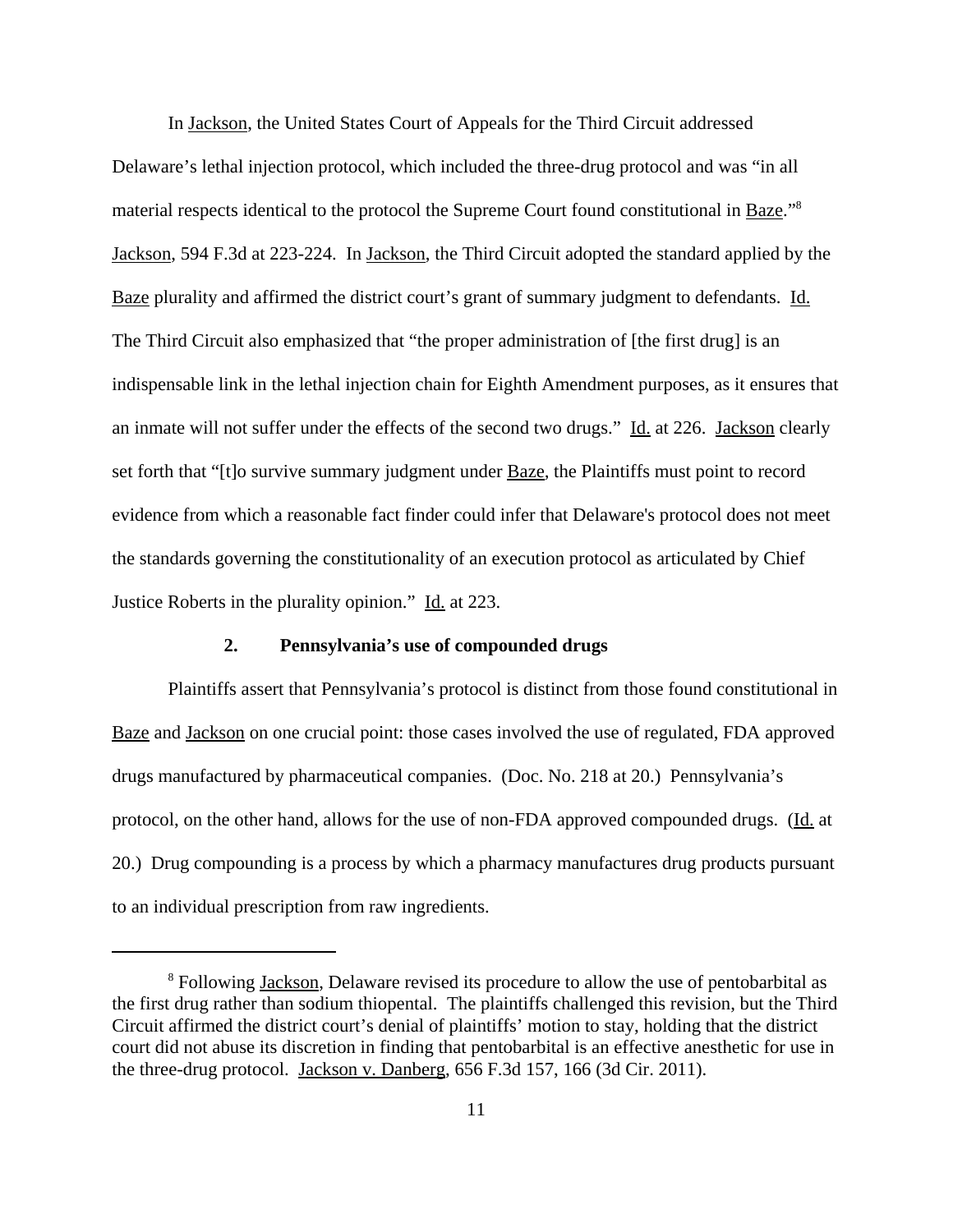The Court finds that, as an initial matter, Plaintiffs' proffered evidence and argument that there are dangers associated with drug compounding is not itself sufficient to defeat summary judgment.<sup>9</sup> While Plaintiffs present evidence in the form of its expert testimony that there is some increased risk involved with the use of compounded drugs, in part because the industry is lightly regulated, the mere possibility that something may go wrong is insufficient to carry Plaintiffs' burden, and the Court finds insufficient evidence in the record from which a reasonable fact-finder could conclude that the risk is "objectively intolerable" and that the practice is "sure or very likely to cause serious illness and needless suffering." See Baze, 553 U.S. at 50 ("Simply because an execution method may result in pain, either by accident or as an inescapable consequence of death, does not establish the sort of 'objectively intolerable risk of harm' that qualifies as cruel and unusual."); Valle v. Singer, 655 F.3d 1223, 1233 (11th Cir. 2011) ("[M]ere speculation cannot substitute for evidence that the use of pentobarbital will or very likely will cause serious illness and needless suffering."). As Baze and Jackson make clear, the standard to succeed on a method-of-execution challenge is imposing. See Baze, 553 U.S. at 53 (noting that Eighth Amendment challenges to a state's execution protocol face a "heavy burden.").

Plaintiffs and their experts propose that, in utilizing compounding drugs, there is a risk the drugs are flawed and will cause pain upon injection, or will otherwise fail to render the prisoner unconscious before the additional drugs are implemented. The Court agrees with

<sup>&</sup>lt;sup>9</sup> Although these cases do not specifically address drug compounding, "courts have rejected claims that the absence of FDA approval of a drug for use in lethal injections means that the drug is unsafe or suggests that it is sure or very likely to cause serious illness or needless suffering." Valle v. Singer, 655 F.3d 1223, 1234 (11th Cir. 2011) (collecting cases).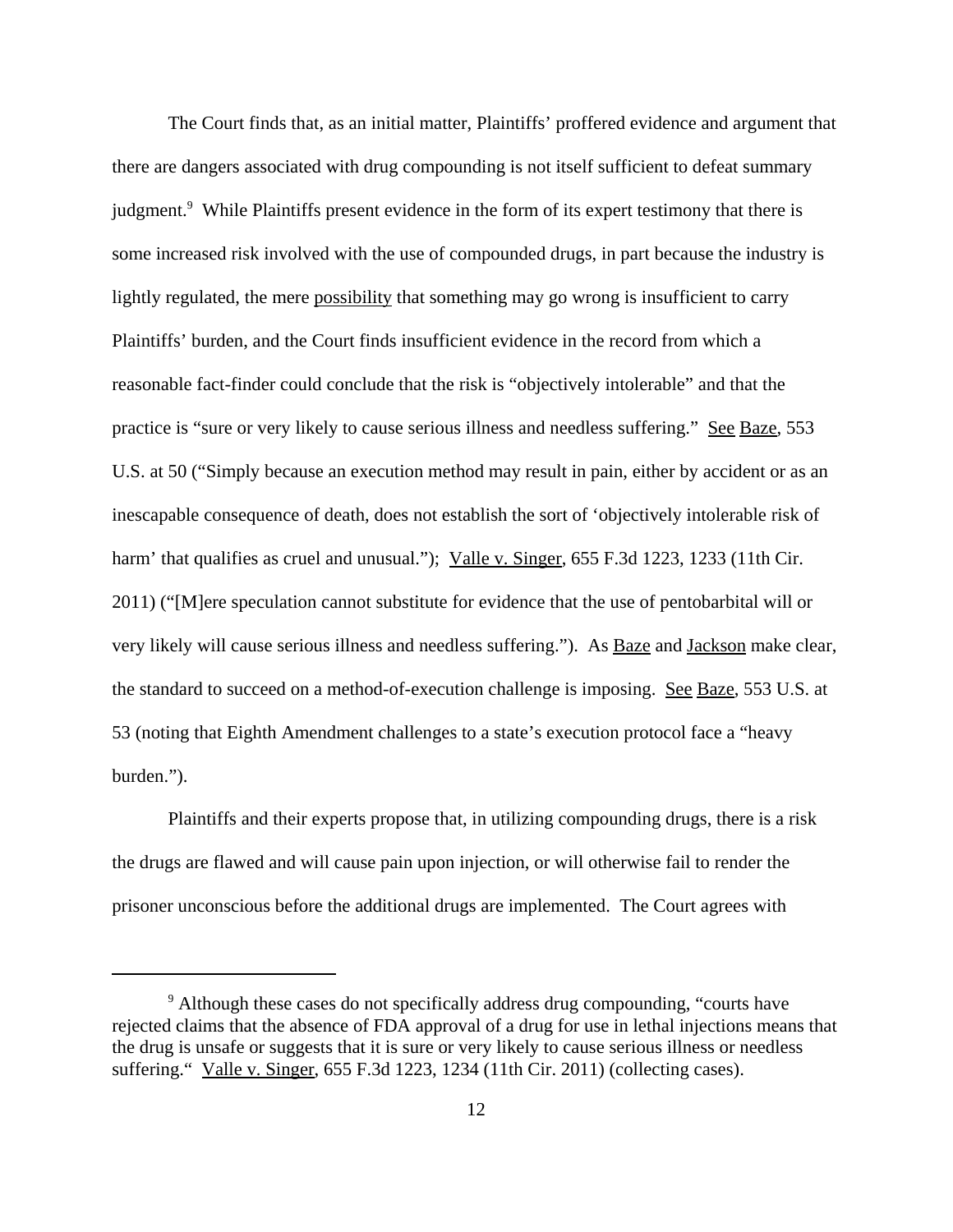Defendants that this argument is nearly identical to the one, rejected in Baze, that the risk of maladministration of the execution protocol violates the Eighth Amendment. See Baze, 553 U.S. at 62 ("The risks of maladministration [the plaintiffs] suggested – such as improper mixing of chemicals and improper setting of IVs by trained and experienced personnel – cannot remotely be characterized as 'objectively intolerable.'"); <u>see also Emmett v. Johnson</u>, 511 F.Supp.2d 634, 644 (E.D. Va. 2007) aff'd, 532 F.3d 291 (4th Cir. 2008) ("To support an Eighth Amendment claim, Plaintiff must go further than merely demonstrating risks. He must show a substantial risk that is reasonably foreseeable.") (emphasis added). Moreover, as the Court will address later in this memorandum, there are a number of safeguards in place under the DOC's procedure that serve to mitigate the compounding risks identified by Plaintiffs.

Plaintiff cites a case from the Superior Court of Fulton County, Georgia, Hill v. Owens, No. 2013-CV-233771 (Supr. Ct. Fulton Cty., July 18, 2013) in support of their opposition to summary judgment. (Doc. Nos. 218 at 21-22, 218-1.) Hill, like the present case, contained a challenge related to the use of compounded drugs in lethal injections, and that court granted a stay of execution because "neither the Plaintiff, nor the general public, has sufficient information with which to measure the safety of the drug that would be used to execute Plaintiff." (Doc. No. 218-1.) However, at least one Court of Appeals disagrees with Hill and found that the speculative risks posed by the unknowns related to drug compounding do not pose irreparable harm in violation of the Eighth Amendment. See Whitaker v. Livingston, 732 F.3d 465, 468 (5th Cir. 2013) cert. denied, 134 S. Ct. 417 (U.S. 2013). Ultimately, the Court finds the reasoning in Whitaker more in line with Baze's admonition that the speculative possibility of pain is insufficient to carry an Eighth Amendment claim, and the Court declines to place much weight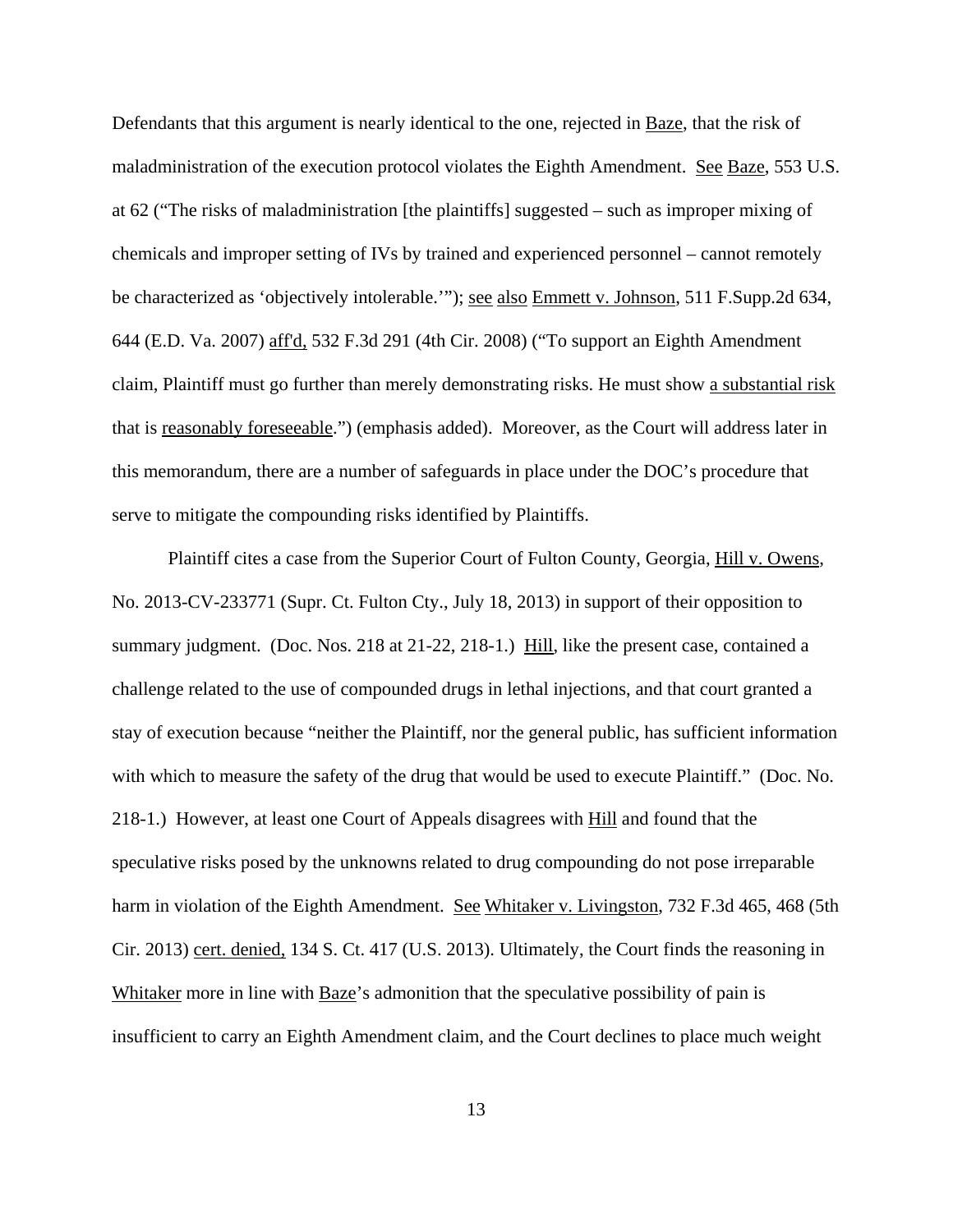upon the opinion in Hill. See Baze, 553 U.S. at 50. As the Court stated in its memorandum and order denying class Plaintiff Hubert Michael's stay of execution, Plaintiffs' "challenge related to the quality of the [compounded] pentobarbital amounts to little more than an argument about the best practices in execution," and while use of an FDA-approved drug may be ideal, "federal courts are not 'boards of inquiry charged with determining best practices for executions." (See Doc. No. 186 at 14-15 (citing Baze, 553 U.S. at 51).)

#### **3. Additional safeguards in Pennsylvania's protocol**

As stated above, the Court finds that no reasonable fact-finder could conclude that Pennsylvania's practice of drug compounding alone creates an objectively intolerable risk of harm in violation of the Eighth Amendment. However, to the extent that the Plaintiffs have established that risks do exist, these risks are considerably mitigated by the other safeguards in place; specifically, testing requirements, licensing requirements, and a mandated consciousness check after injection of the first drug, all of which support the protocol's constitutionality despite the degree of risk Plaintiffs attribute to the drug compounding process. See Baze, 553 U.S. at 50 ("Kentucky's decision to adhere to its protocol despite [its] risks, while adopting safeguards to protect against them, cannot be viewed as probative of the wanton infliction of pain under the Eighth Amendment.") (emphasis added). Regarding these safeguards, Plaintiffs contend that the Court cannot conclude at the summary judgment stage that any testing and licensing safeguards are in place because there are disputed issues of material fact as to whether Pennsylvania actually has such requirements. (Doc. No. 218 at 19-22.) Specifically, Plaintiffs assert that as the licensing and testing requirements are not included in the written protocol, the existence of these purported requirements are credibility determinations that cannot be resolved at summary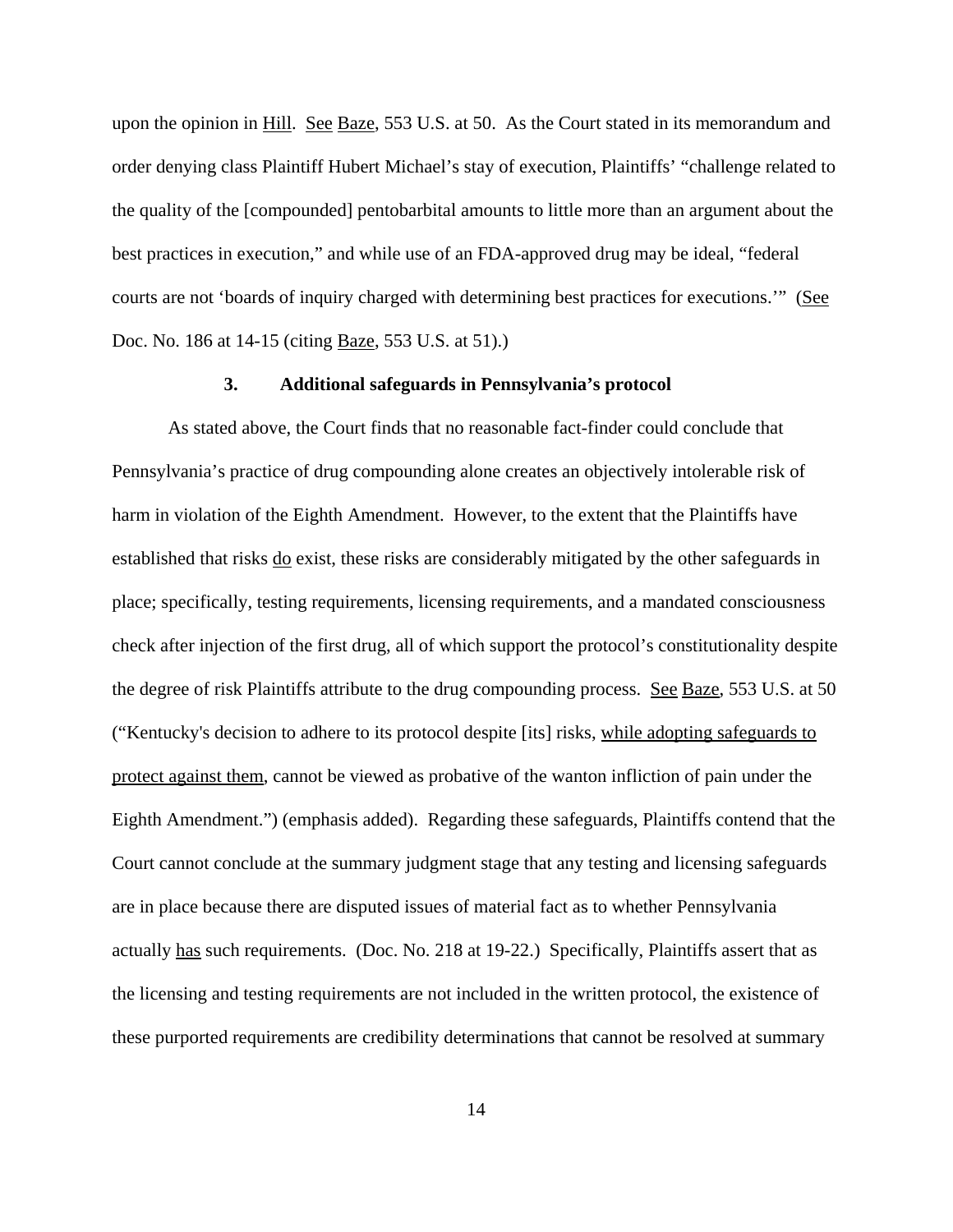judgment. (Id.)

The Court disagrees with Plaintiffs, and finds that the existence of the testing and licencing safeguards is not genuinely in dispute for purposes of the present summary judgment motion. In response to Plaintiffs' fifth set of interrogatories, Defendants stated (1) "[t]he DOC requires that its vendor have the lethal injection drugs independently analyzed for composition, strength and sterility prior to their use;" and (2) "[t]he DOC requires that the source of compounded pentobarbital currently possess all necessary licenses and meet any other criteria that may be required by the jurisdiction in which it is located in order to provide professional services as a compounding pharmacy. The source is required to furnish copies of current, relevant licensing documents to the DOC." (Doc. No. 218-2 at 94.) Neither of these are listed in the written execution protocol.

Plaintiffs' attempt to paint this as a credibility determination that requires fact-finding at trial is unavailing. First, the Courts have rejected Plaintiffs' argument that execution protocols must always be in writing. See, e.g., Thorson v. Epps, 701 F.3d 444, 448-49 (5th Cir. 2012) cert. denied, 134 S. Ct. 53 (U.S. 2013) (awarding summary judgment to Defendants and rejecting Plaintiffs' speculative argument that Mississippi's "failure to dictate every execution detail in writing could cause a constitutional problem"); Cooey v. Strickland, 610 F. Supp.2d 853, 927 (S.D. Ohio 2009) ("That Ohio significantly supplements its written procedures with the State's unwritten protocol does not offend the Constitution."). Second, Rule 56 of the Federal Rules of Civil Procedure expressly provides that answers to interrogatories may be used as a factual basis in support of a summary judgment motion. Fed. R. Civ. P. 56(c).

There is no evidence in the record that disputes Defendants' interrogatories. For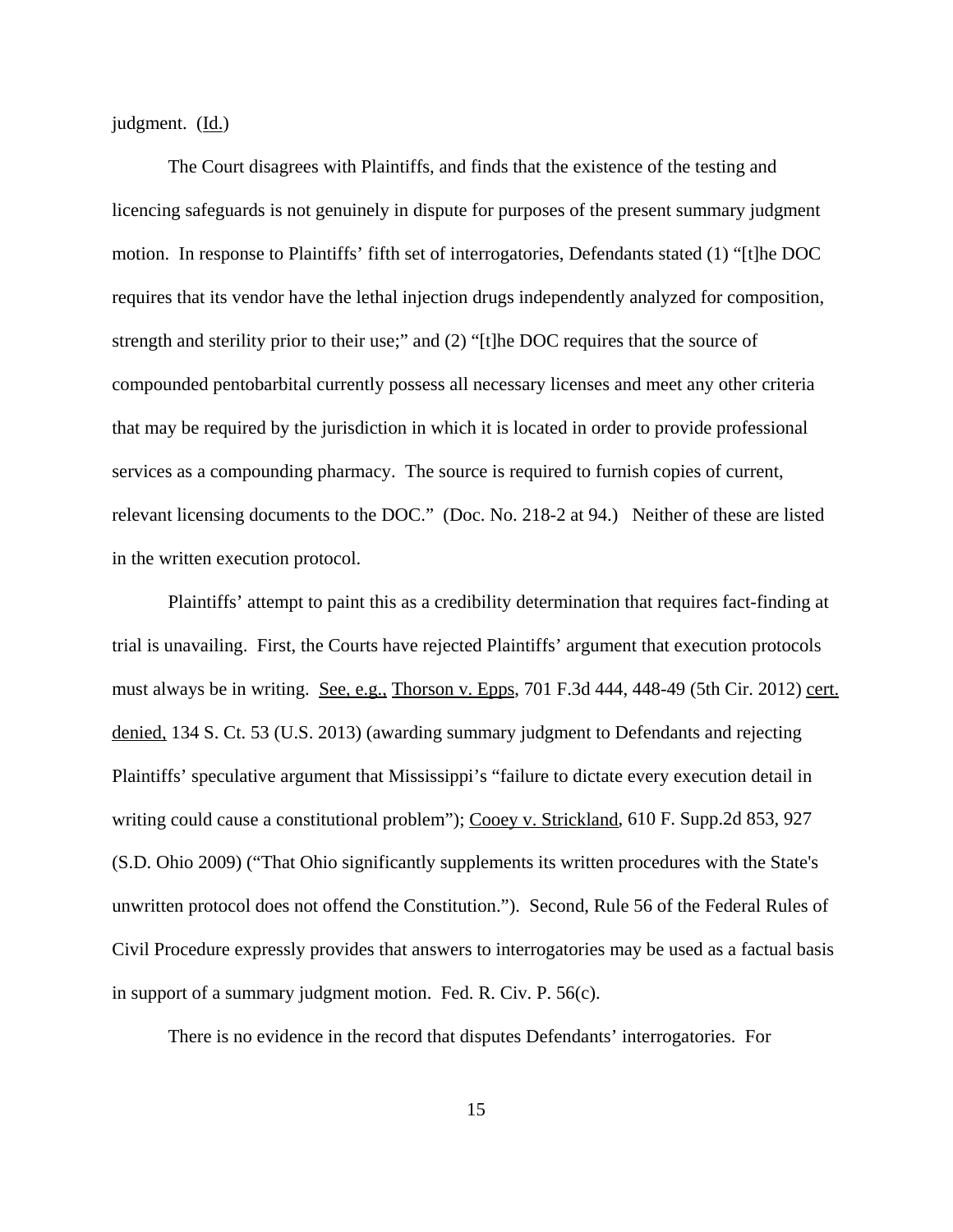example, in response to Plaintiffs' discovery requests, Defendants provided Plaintiffs with copies of the licensing documents provided by the compounding pharmacy that produced the drugs for the scheduled execution of Hubert Michael. (See Doc. No. 219 ¶ 22.) Defendants also produced test results indicating that they had sent the drugs to an independent laboratory for testing. (Id.; Doc. No. 218-2 at 92-101.) Moreover, that Defendants replaced the drugs that initially failed the Rapid Scan RDI test (see Doc. No. 218-2 at 93) reinforces their assertion that the testing requirement is in place, and the record does not support a contrary finding.<sup>10</sup> Although Plaintiffs call the existence of the aforementioned safeguards "bald assertions," the Court disagrees; they are sworn interrogatories supported by the factual record before the Court, and, in the absence of record evidence to the contrary, are not facts genuinely in dispute. See Anderson v. Liberty Lobby, Inc., 477 U.S. 242, 248-49 (1986). Thus, despite Plaintiffs' argument to the contrary, the Court finds that it has been established for purposes of Defendants' summary judgment motion that Pennsylvania utilizes licensing and testing safeguards, both of which mitigate Plaintiffs' concerns regarding the compounding process.

There is another undisputed safeguard in place in the written protocol to ensure the first

<sup>&</sup>lt;sup>10</sup> Although Plaintiffs suggest that the DOC failed to address the issue of drugs' sterility (see Doc. No. 218 at 13-15), the record indicates that Defendants in fact received assurances that the drugs passed certain sterility guidelines. (See id.) Specifically, the Defendants revealed during discovery that a Rapid Scan RDI test was performed on the drugs, that this test "is more stringent than the USP 797 sterility testing guidelines," and that the independent laboratory informed the DOC that samples would have passed USP 797 sterility guidelines. (Doc. No. 218- 2 at 93-94.) Plaintiffs do not appear to dispute that where compounded drugs meet USP standards, they are safe. (Doc. No. 219 at 5.) Thus, although Plaintiffs now – as the Court will discuss later in this memorandum – dispute the reliability of this testing, crucially, there remains no genuine dispute in the record as to whether DOC utilizes independent testing. As the Court will also discuss later in this memorandum, any possible error attributable to the testing laboratory does not preclude summary judgment for Defendants.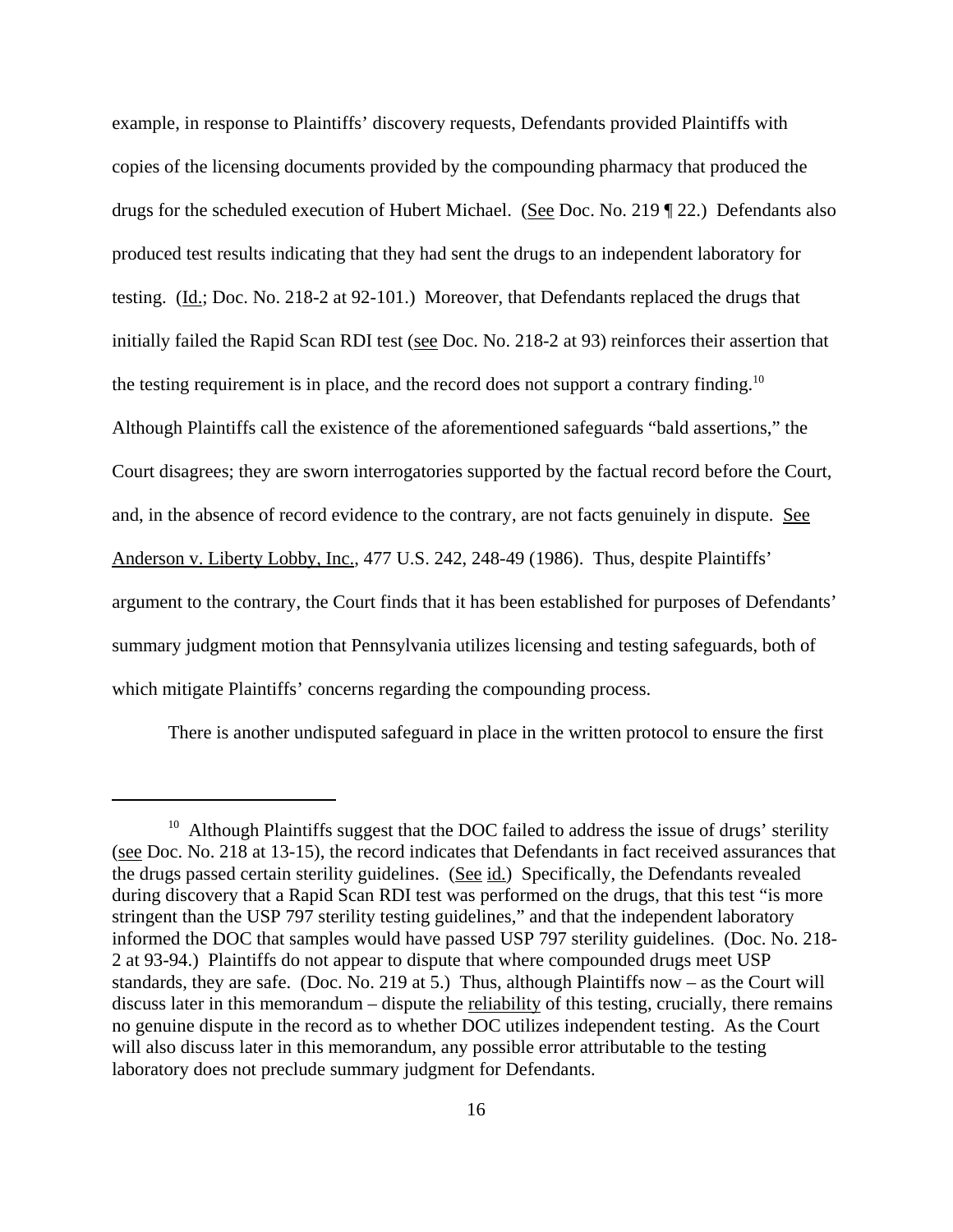drug has been properly administered before moving on to the second. Jackson noted that "[t]he proper administration of [the first drug] is an indispensable link in the lethal injection chain for Eighth Amendment purposes, as it ensures that an inmate will not suffer under the effects of the second two drugs." Jackson, 594 F.3d at 225. The Court finds that the undisputed written protocol addresses this concern by having a standard "consciousness check" before the delivery of the final two drugs. The District Court in Jackson v. Danberg, whose order denying a stay of execution was affirmed by the Third Circuit in Jackson, noted the importance of a similar step in defraying Eighth Amendment concerns relating to the three-drug protocol. No. 06-300-SLR, 2011 WL 3205453, at \*3 (D. Del. July 27, 2011). In light of this additional layer of protection, there is no basis in the undisputed record to support Plaintiffs' assertion – reiterated by Dr. Waisel in his supplemental declaration – that compounding drugs create a substantial risk of harm upon implementation of the second drug, by potentially failing to render the prisoner unconscious. (See Doc. No. 238-2 (quoting supplemental declaration of Dr. Waisel).)

Lastly, the Court must address Plaintiffs' new evidence concerning the laboratory that tested the drugs in conjunction with the scheduled execution of Hubert Michael in 2012. As discussed earlier, on November 6, 2012, the Court denied class Plaintiff Hubert Michael's motion for a stay of execution. (See Doc. No. 186.) In conjunction with that motion, Defendants produced evidence that the pentobarbital prepared for Mr. Michael's execution had a potency of 96.6%, evidence which is part of the record in this case. (Id.) All of the drug testing in conjunction with the 2012 scheduled execution was performed by the same independent laboratory. (See Doc. No. 240 at 5.)

The Court allowed for an additional period of discovery after Plaintiffs indicated that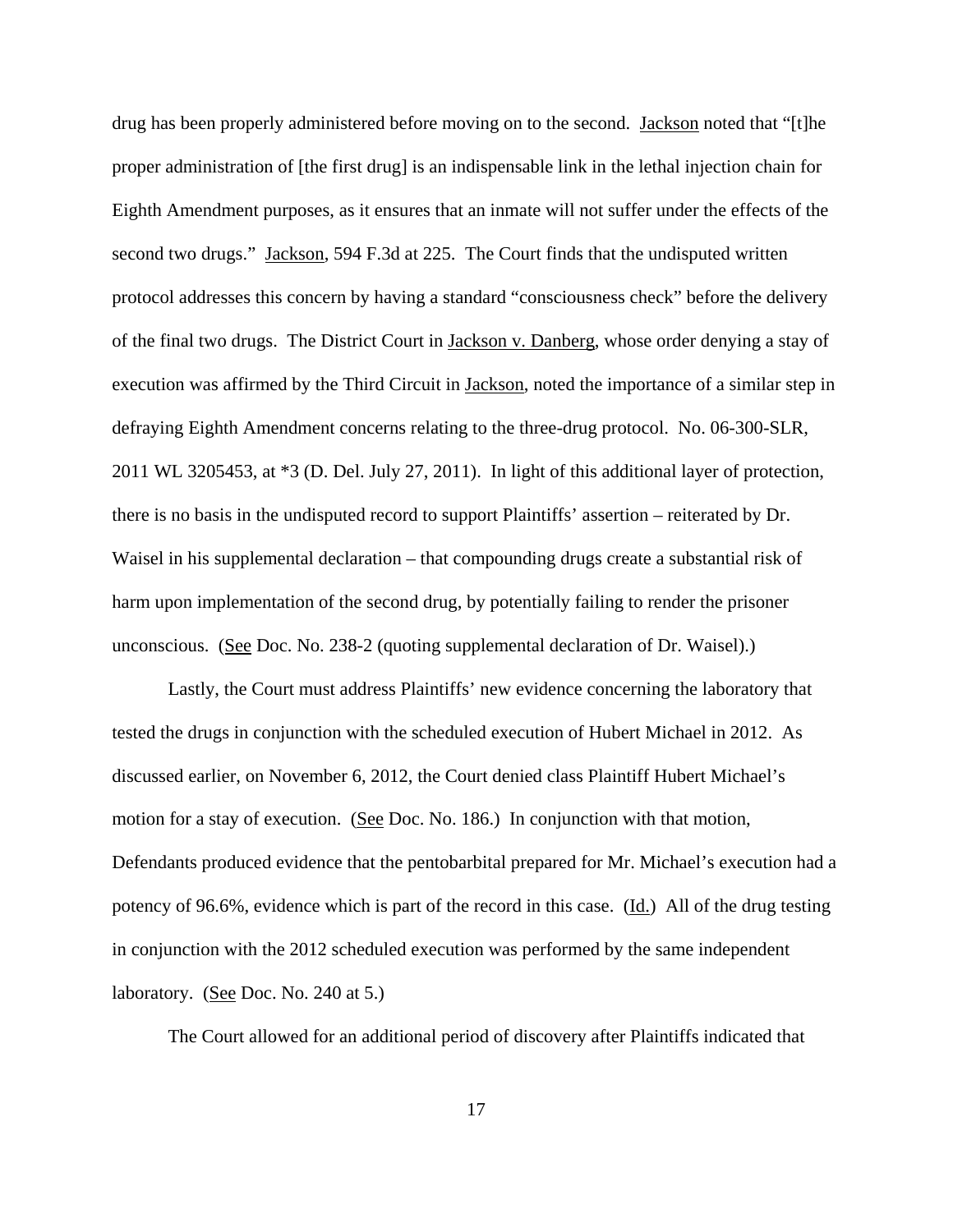they ucovered information regarding an FDA investigation – which occurred subsequent to the close of discovery in this case – into the entity responsible for testing the drugs at issue, which may have revealed certain deficiencies in the laboratory's procedures. (See Doc. Nos. 233-234.) Having conducted their supplemental discovery, Plaintiffs now also contend that there is "a factual dispute as to the reliability of the [2012] laboratory reports." (Doc. No. 238-2.) Plaintiffs have supplemented the record with an expert report from Dr. Andy Papas, setting forth his belief that the FDA's findings cast doubt on the accuracy and reliability of the 2012 testing results. (See Doc. No 238-2 at 8-10 (citing Dr. Papas' report).) A supplemental declaration from Dr. David Waisel concurs. See id. at 13 (quoting supplemental declaration of Dr. Waisel).)

However, the Court finds the Defendants are entitled to summary judgment regardless of the outcome of any dispute concerning the reliability of the independent laboratory's 2012 drug testing. Even if Plaintiffs have established that the independent laboratory's 2012 testing of the drugs was unreliable, "Baze left no room for doubt that a single instance of mistake does not suffice to demonstrate a substantial risk of serious harm." Cooey v. Strickland, 589 F.3d 210, 224 (6th Cir. 2009) ("Speculations, or even proof, of medical negligence in the past or in the future are not sufficient to render a facially constitutionally sound protocol unconstitutional."). See Jackson v. Danberg, 594 F.3d 210, 226-27 (3d Cir. 2010) (rejecting the plaintiffs' argument that evidence of Delaware's historical noncompliance with its execution protocol – "isolated examples of maladministration" – created a disputed issue of material fact that should preclude summary judgment). The Court has already found that Pennsylvania's protocol and safeguards, such as the requirement that drugs are tested by an independent laboratory and that there be a mandatory consciousness check after injection of the first drug, are constitutional on their face.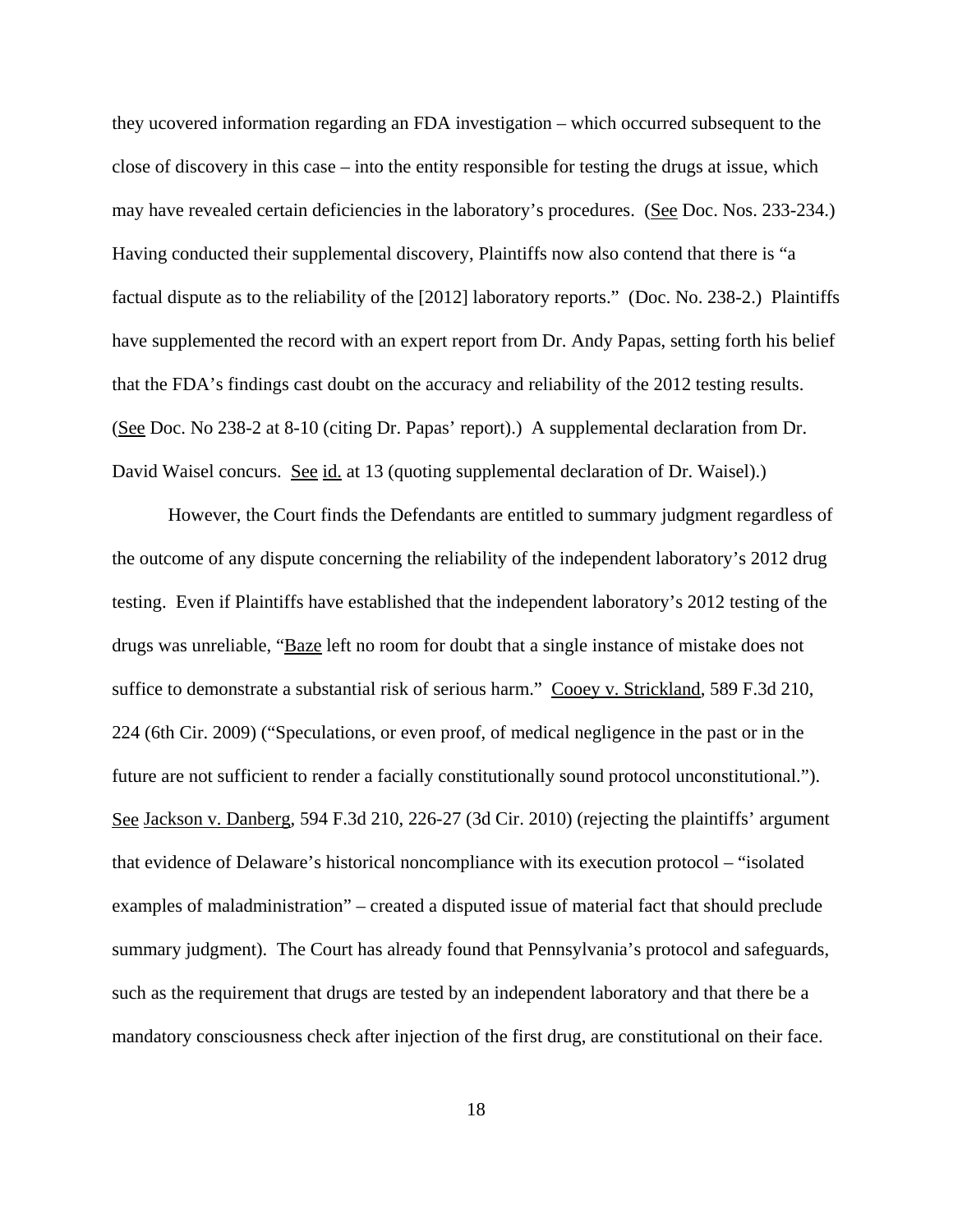Thus, Plaintiffs' proffered evidence – that drugs may have once been improperly tested by an independent laboratory in conjunction with the scheduled execution of Hubert Michael – is an example of a single instance of a mistake does not suffice to demonstrate a substantial risk of harm, and does not defeat Defendants' summary judgment motion. See Baze, 553 U.S. at 62-63.

## **IV. CONCLUSION**

Pennsylvania's execution protocol utilizes compounded drugs, and although Plaintiffs have identified risks associated with that source, the risk identified by Plaintiffs' evidence – as evaluated in the context of the safeguards provided by the Commonwealth's execution protocol – does not establish that Pennsylvania's protocol is sure or very likely to cause serious illness and needless suffering in violation of the Eighth Amendment. As the Court finds that no reasonable fact-finder could conclude that Pennsylvania's three-drug lethal injection protocol is "sure or very likely to cause serious illness and needless suffering," – and no genuine disputes of material fact precluding that determination – it will grant summary judgment for Defendants, and enter judgment for Defendants on the claims brought in Plaintiffs' complaint.<sup>11</sup> An order consistent

<sup>&</sup>lt;sup>11</sup> Although the Court is granting summary judgment for Defendants on the merits of Plaintiffs' claims, the Court can not yet close the case because the issue of the Intervenors' motion to unseal is still pending, a motion that is yet to be fully briefed by the parties. Nevertheless, the Court will enter final judgment for Defendants and against Plaintiffs on the claims raised in Plaintiffs' complaint. Federal Rule of Civil Procedure 54(b) provides that "when an action presents more than one claim for relief--whether as a claim, counterclaim, crossclaim, or third-party claim--or when multiple parties are involved, the court may direct entry of a final judgment as to one or more, but fewer than all, claims or parties only if the court expressly determines that there is no just reason for delay. . ." Fed. R. Civ. P. 54(b).

The Intervenors' pending motion – seeking to challenge confidentiality orders entered previously in this action – is entirely collateral to the Court's order on the merits of Plaintiffs' constitutional claims, and the Court finds no just reason to delay entering final judgment in favor of Defendants and against Plaintiffs on the claims raised in the Plaintiffs' complaint. See Elliott